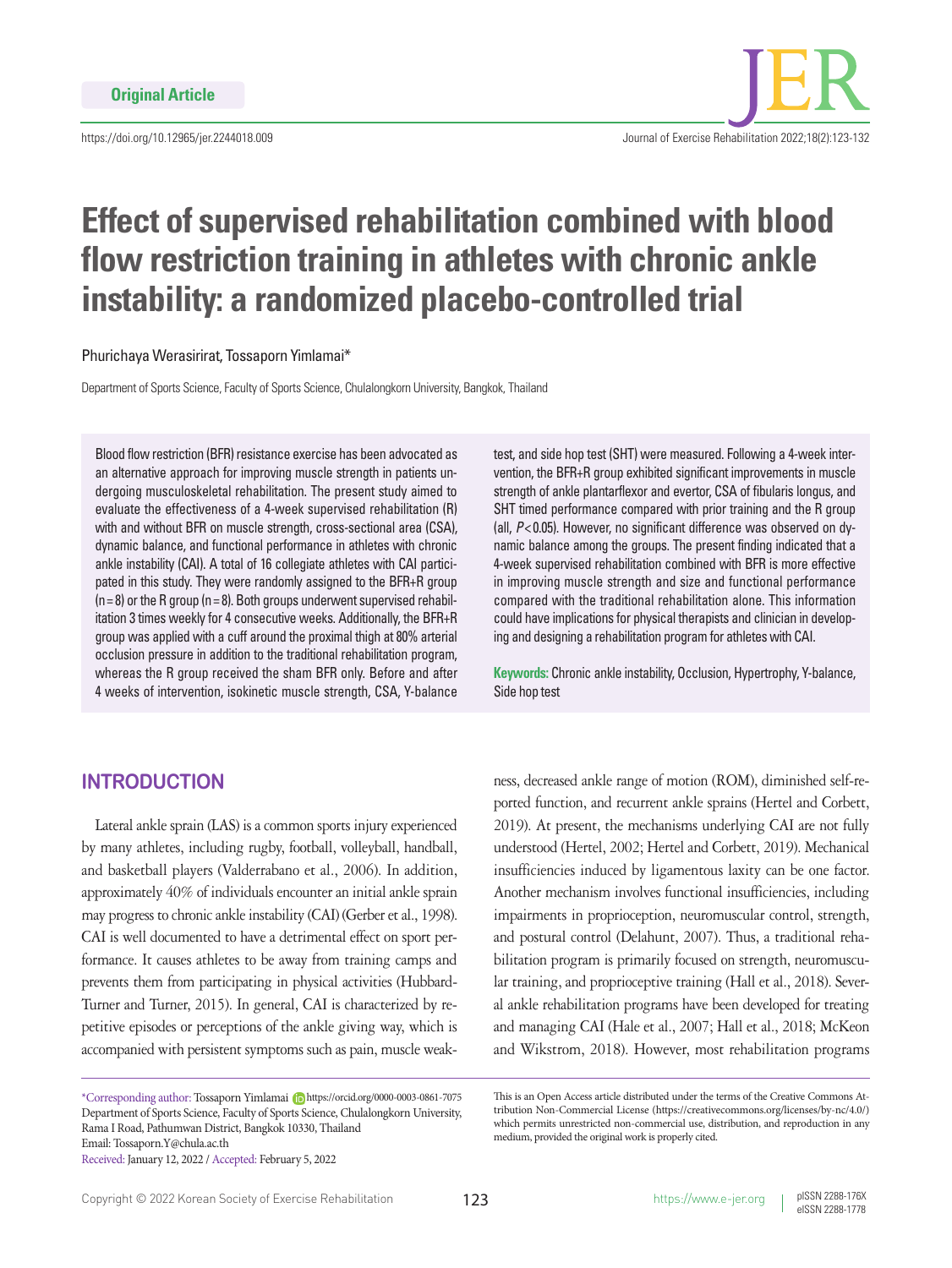have been limited by which a heavy load or resistance could not be applied; therefore, they could not fully activate muscle contraction and metabolic stress, which provide an important signal for muscle strength and hypertrophy (Boudreau et al., 2007).

Blood flow restriction (BFR) resistance exercise has emerged as a new rehabilitation for patients with postoperative surgery, such as knee arthroscopy, anterior cruciate ligament reconstruction, and Achilles' tendon rupture, including patients with nonoperative musculoskeletal deficits, for example, knee osteoarthritis, patellofemoral pain syndrome, anterior knee pain, or CAI (Burkhardt et al., 2021; Fujita et al., 2007; Killinger et al., 2020). This novel rehabilitation strategy involves the application of an inflatable cuff or tourniquet around the limb, which maintains arterial inflow while occluding venous return during exercise, resulting in local hypoxia (Loenneke et al., 2012). In addition, BFR has consistently shown to enhance training adaptation in muscle strength and hypertrophy when combined with low-load resistance exercise at 20%–30% of one repetition maximum for 2 weeks and functional exercises, such as walking for 3 weeks (Abe et al., 2006; Scott et al., 2016). BFR training can increase muscle strength and hypertrophy through inducing local hypoxia, metabolic stress, and the recruitment of high-threshold motor units or type 2 muscle fiber (Lauver et al., 2017; Suga et al., 2012; Yanagisawa and Sanomura, 2017). Moreover, BFR training can improve the strength of remote muscles through increasing the amplitude of motor-evoked potential in corticospinal excitability, which alters motor output to distal BFR area (Patterson and Ferguson, 2011). Most recent studies on individuals with CAI demonstrated great fibularis longus and tibialis anterior muscle activations during submaximal isometric resistance exercise with BFR compared with the control (Killinger et al., 2020). Furthermore, Burkhardt et al. (2021) have recently reported large-to-small increases in muscle activation of the vastus lateralis and soleus muscles and increases in postural instability and exertion during dynamic balance exercise combined with BFR in individuals with CAI.

Previous studies have focused primarily on the use of BFR during a specific exercise such as isometric exercise and dynamic balance exercise; however, this approach appears to be less clinically relevant because of the multifaceted nature of CAI. Furthermore, evidence shows that performing multiple rehabilitation exercises by combining balance training, strengthening, and proprioceptive training may be more effective in improving postural control and preventing recurrent injury (Emery and Meeuwisse, 2010; Hale et al., 2007; Jaber et al., 2018). To the best of our knowledge, no study has examined the efficacy of a traditional rehabilitation combined with BFR on clinical outcome measures such as muscle strength, dynamic balance, or functional performance in athletes with CAI. Therefore, this study aimed to evaluate the effectiveness of the BFR+R versus the R program on muscle strength, cross-sectional area (CSA), dynamic balance, and functional performance in athletes with CAI. This study hypothesized that the BFR+R program would further improve muscle strength, CSA, dynamic balance, and functional performance in CAI athletes compared with the R program alone.

# **MATERIALS AND METHODS**

## **Participants**

A total of 16 athletes with CAI (mean age,  $22 \pm 1.03$  years; weight,  $62.69 \pm 8.68$  kg; height,  $171.81 \pm 7.85$  cm; and body mass index,  $21.11 \pm 1.19$  kg/m<sup>2</sup>) participated in this study. They were matched by age, sex, and Cumberland Ankle Instability Tool (CAIT) scores and were randomly allocated to either the BFR+R group  $(n=8)$ or the R group  $(n=8)$  (Fig. 1). All participants were varsity athletes (rugby, football, volleyball, handball, and basketball), who were members of the Burapha University athletic team, Thailand. Prior to the start of the study, participants were asked to complete the questionnaires, attend all assessment sessions, and be diagnosed by a registered physical therapist. Participants were included in the study if they reported a history of unilateral LAS, which occurred at least 12 months prior to study enrolment, a history selfreported giving way and/or feelings of ankle instability of the involved ankle during activities of daily living and/or sporting activities for at least 6 months, and a score ≤24/30 on the CAIT. The exclusion criteria consisted of a history of bilateral ankle instability; pathological joint laxity (a positive result on the talar tilt test or anterior drawer test); a history of ankle fracture; surgery of the hip, knee, and ankle; and a history of the musculoskeletal disorders. All participants were informed of the procedures, benefits, and risks of the study, and they obtained informed consent before enrolling in the study. This study was approved by the Research Ethics Review Committee for Research Involving Human Research Participants, Chulalongkorn University, Thailand (COA NO. 017/2021) and was in accordance with the standards set by the Declaration of Helsinki.

## **Study design**

This study was a single-blinded randomized parallel controlled design. The study involved two testing sessions before (pretest) and after (posttest) a 4-week intervention. The data were collected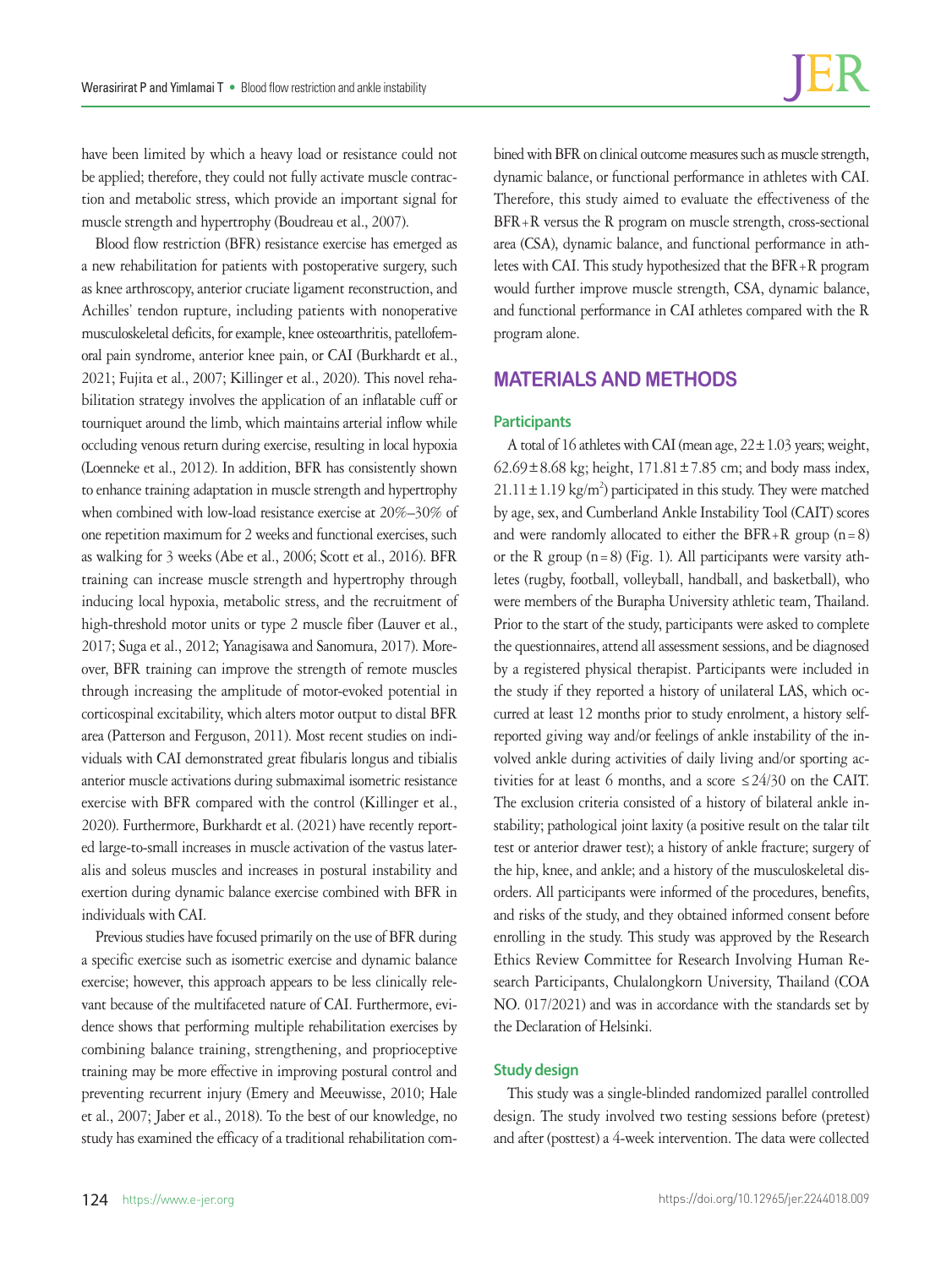

**Fig. 1.** Flow chart of the participants.

from March to June 2021. Before the study, participants were familiar with all the testing apparatus and exercise protocol. On the testing day, participants reported to the laboratory in the morning (9.00–12.00 a.m.). Upon arrival, participants rested for 10 min, followed by the isokinetic strength test (Gribble and Robinson, 2009), muscle CSA measurement (Lobo et al., 2016), dynamic balance (Gribble and Hertel, 2003), and side hop test (SHT) (Linens et al., 2014; Madsen et al., 2018). All testing sessions were performed at the same time of day with similar environmental conditions (temperature  $\sim$ 24°C–25°C, relative humidity  $\sim$ 40%– 44%). Participants were instructed to avoid any kind of strenuous activities 24 hr before the measurement. They were also asked to abstain from caffeine intake and consume a light meal 2–3 hr before the measurement.

## **Sample size calculation**

This study was part of a larger investigation of the efficacy of BFR training combined with a rehabilitation program on neuromuscular function and balance in athletes with CAI. A priori sample size was calculated based on our pilot data for the average relative peak torque (concentric/concentric) of ankle plantar flexors with an estimated effect size of 1.61, an alpha level of 0.05, and desired power of 80% using G\*Power v 3.1.9.2. Based on the sample size estimation, a minimum of 16 participants ( $n=8/$ group) were required.

## **BFR training**

A pneumatic occlusion cuff of 10-cm width and 75-cm length was used for BFR training. The participants were asked to lie in the supine position and rest for 5 min. Then, a cuff of appropriate size was wrapped around the proximal thigh of participant's CAI limb, and a handheld portable doppler probe (SD3 Vascular, Edan Instrument, Inc., Shenzhen, China) was used to measure participant's posterior tibial artery at the involved side by inflating the cuff to 80% of each participant's personalized arterial occlusion pressure (Lixandrao et al., 2015). For the R group, participants wore a BFR cuff similar to that of the experimental group, but the BFR cuff had no inflation.

### **Rehabilitation intervention**

The program began with a 5-min warm-up, consisting of dynamic stretching of lower limb muscles, followed by a 30-min supervised rehabilitation program (Table 1). Exercise progression included a single-leg heel raised with weight, single-leg squats, single-limb stance on Bosu ball, and double-limb stance with throwing, catching on Bosu, and Y-balance test (YBT) functional reaching, which have been previously described (Jaber et al., 2018). The BFR cuff of the participants in the BFR+R group remained inflated throughout the duration of a rehabilitation program and deflated during rests between trials. Participants completed a supervised rehabilitation program 3 times weekly for 4 consecutive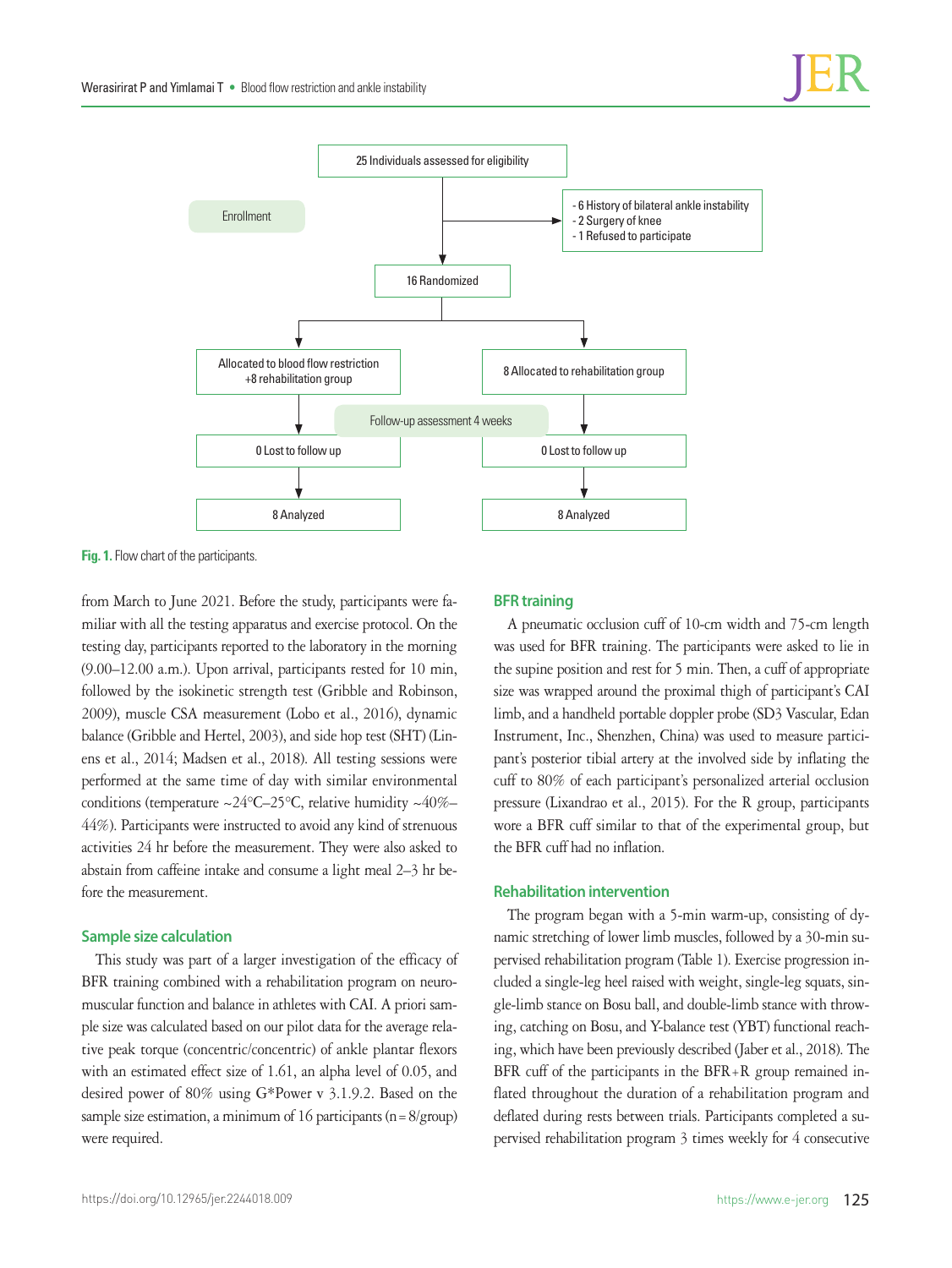| Table 1. Outline of the rehabilitation program |  |
|------------------------------------------------|--|
|------------------------------------------------|--|

|                           | Week 1                                                                                                            | Week 2                                                                                                            | Week 3                                                                                                                                     | Week 4                                                                                                                                     |
|---------------------------|-------------------------------------------------------------------------------------------------------------------|-------------------------------------------------------------------------------------------------------------------|--------------------------------------------------------------------------------------------------------------------------------------------|--------------------------------------------------------------------------------------------------------------------------------------------|
| Rehabilitation<br>program | Dynamic stretching exercise                                                                                       |                                                                                                                   |                                                                                                                                            |                                                                                                                                            |
|                           | Double-leg heel raises (4 sets $\times$<br>30/15/15/15: repetitions, rest<br>30 sec)                              | Single-leg heel raises (4 sets $\times$<br>30/15/15/15: repetitions,<br>rest 30 sec)                              | Single-leg heel raises with weight<br>(20% one-repetition maximum)<br>$(4 \text{ sets} \times 30/15/15/15)$ : repetitions,<br>rest 30 sec) | Single-leg heel raises with weight<br>(20% one-repetition maximum)<br>$(4 \text{ sets} \times 30/15/15/15)$ : repetitions,<br>rest 30 sec) |
|                           | Double-leg squats (3 sets $\times$<br>10 repetitions, rest 30 sec)                                                | Double-leg squats (3 sets $\times$<br>10 repetitions, rest 30 sec)                                                | Single-leg squats (3 sets $\times$ 10<br>repetitions, rest 30 sec, each side)                                                              | Single-leg squats (3 sets $\times$ 10<br>repetitions, rest 30 sec, each side)                                                              |
|                           | Double-limb stance on Bosu (10 sec.<br>5 repetitions per set, 5 sets,<br>rest 30 sec)                             | Single-limb stance on Bosu (10 sec.<br>5 repetitions per set, 5 sets,<br>rest 30 sec)                             | Double-limb stance with throwing<br>and catching on Bosu (5 repetitions<br>per set for 5 sets, rest 30 sec)                                | Double-limb stance with throwing<br>and catching on Bosu (5 repetitions<br>per set for 5 sets, rest 30 sec)                                |
|                           | Y-balance test functional reaching<br>$(1 \text{ set} \times 5 \text{ repetitions}, \text{rest } 10 \text{ sec})$ | Y-balance test functional reaching<br>$(1 \text{ set} \times 5 \text{ repetitions}, \text{rest } 10 \text{ sec})$ | Y-balance test functional reaching<br>$(2 \text{ sets} \times 5 \text{ repetitions}, \text{rest} 10 \text{ sec})$                          | Y-balance test functional reaching<br>$(2 \text{ sets} \times 5 \text{ repetitions}, \text{rest } 10 \text{ sec})$                         |

weeks. All training sessions were conducted in a laboratory under a supervision of the same registered physical therapist. Participants did not participate in any other exercise except for the exercise programs provided in this study.

## **Outcome measurements**

An isokinetic dynamometer (CON-TREX MJ, TP module, Physiomed Elektromedizin AG, Schnaittach, Germany) was used to determine the average peak torque to body weight ratio (concentric/concentric) at the angular velocity of 60°/sec for hip extensor, abductor, ankle dorsiflexor/plantarflexor, and ankle evertor/invertor muscles as previously described (Gribble and Robinson, 2009). The dynamometer was calibrated before testing each participant. Three practice repetitions of submaximal and three practice trials of maximal contractions were performed to allow familiarization with the testing protocol. After a 2-min rest, three continuous repetitions throughout the active ROM of maximal concentric contraction were performed by the reciprocal muscles of a joint in a given movement direction. A 5-min rest interval was considered between each test condition to allow adequate recovery among contractions. Each participant received positive verbal encouragement during testing to ensure that a maximal effort was attained. For each testing, three maximal contractions for the involved side of the hip extensor, abductor, ankle dorsiflexor/plantarflexor, and ankle evertor/invertor were recorded using the Physiomed Software Package. The highest peak torque values were recorded for each of the three repetitions, and the average was considered as average peak torque to body weight ratio (Negahban et al., 2013). In the present study, the intraclass correlation coefficient (ICC) for the hip extensor, abductor, ankle dorsiflexor, ankle plantarflexor, ankle evertor, and ankle invertor was 0.96, 0.92, 0.98, 0.87, 0.97, and 0.96, respectively.

The CSA of the fibularis longus muscle was measured using a B-mode diagnostic ultrasound system (M5 series, Shenzhen Mindray Bio-Medical Electronics Co., Shenzhen, China) with a 3.5- to 13-MHz linear transducer, linear array probe with 38-mm probe surface length, and frequency of 10 MHz (7L4s, Shenzhen Mindray Bio-Medical Electronics Co.) (Lobo et al., 2016). Briefly, participants were in the supine position with approximately 20°–45° knee flexion of the injured side. The probe location was marked at the midpoint between the upper part of the fibular head and the inferior border of the fibular malleolus of the injured side. A probe with ample gel was placed perpendicular to the drawn line, and a clear image of the fibularis longus muscle was scanned, which was inside the connective tissue of the injured side. The image was captured, and the average CSA of three repetitions were recorded for analysis. Image processing and analysis were performed by tracing the muscle border, using image J software version 1.51 (Wayne Rasband, NIH, Bethesda, MD, USA). In the present study, the results indicated good reliability, with an ICC of 0.98.

The YBT was used for assessing a dynamic balance. The participants were standing on a single leg with the involved limb, with hands on hips, and placed at the center of the grid with three lines in the specific anterior, posteromedial, and posterolateral directions. All participants were remained with the hallux at the point of intersection in the anterior direction. Then, the participants were instructed to place their heel at the intersection of the three strips of tape in the posteromedial and posterolateral directions (Plisky et al., 2009). The participants were instructed to reach out as far as possible with his or her leg in the target direction without touching the tape or losing balance. Thereafter, participants return to the starting position and then repeat the motion for continued practice. A 30-sec rest between tests was allowed for each side. The starting position was random to avoid a learning effect. The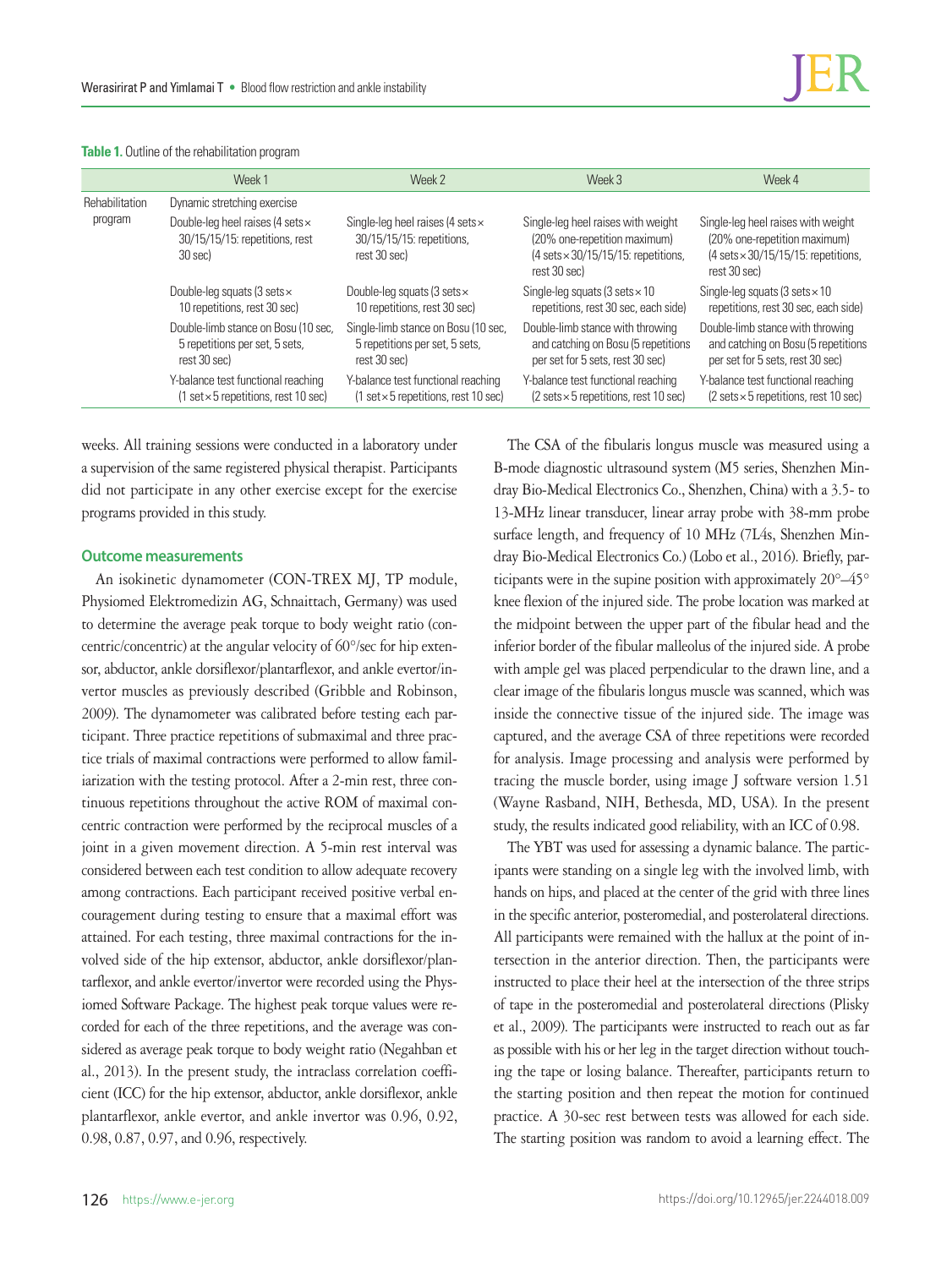lower limb length (LL) was measured from the anterior superior iliac spine to distal end of the medial malleolus in supine lying position. The YBT composite score was calculated by dividing the sum of the three reach distances in the anterior, posteromedial, and posterolateral directions by 3 times the LL of the individual and then multiplied by 100: [(anterior+posteromedial+posterolateral)/( $LL \times 3$ )] $\times 100$ . The results were expressed in percentage (Gribble and Hertel, 2003). Reach distances were divided by leg length and multiplied by 100 to calculate a dependent variable, which represented the reach distance as a percentage of leg length.

The SHT was used as a tool for assessing the functional limitation of the involved limb. Participants stood on the test leg and then jumped from side to side as fast as possible between two parallel lines placed 30 cm apart for a total of 10 times. The total time taken to complete 10 repetitions was recorded by one examiner using a handheld stopwatch to the nearest 0.01 sec. The test was completed 2 times, and the best (shortest) time was used for analysis (Linens et al., 2014; Madsen et al., 2018).

#### **Data analysis**

Descriptive statistics for demographic data were expressed as mean and standard deviation. The Shapiro–Wilk test was used to check whether the data were normally distributed. The independent sample *t*-test and paired *t*-test were applied to compare mean differences in all dependent variables among groups and within groups (pre- and posttest). Cohen effect size (*d*) and associated 95% confidence intervals were calculated to estimate the magnitude and precision of group differences of each measure. Effect sizes were interpreted as ≥0.80, large; 0.50–0.79, moderate; 0.20– 0.49, small; and <0.2, trivial (Cohen, 1992). A *P*-value of <0.05 was considered significant. All data were analyzed using IBM SPSS Statistics ver. 26.0 (IBM Co., Armonk, NY, USA).

# **RESULTS**

In total, 25 athletes with CAI were screened for eligibility to participate in the study. Nine athletes were excluded (six had a history of bilateral ankle instability; two had a knee surgery, and one refused to participate in the study); therefore, a total of 16 athletes with CAI were included in the analysis (Fig. 1). There were no significant differences in participant characteristics at baseline between the groups (Table 2).

## **Isokinetic strength**

Following a 4-week intervention, the BFR+R group displayed

**Table 2.** Baseline characteristics of the participants.

| Characteristic                                  | Group             | $P$ -value        |       |  |
|-------------------------------------------------|-------------------|-------------------|-------|--|
|                                                 | $BFR+R (n=8)$     | $R(n=8)$          |       |  |
| Sex, men:women                                  | 6:2(75:25)        | 6:2(75:25)        | 1.000 |  |
| Age (yr)                                        | $20.50 \pm 1.06$  | $20.50 \pm 1.07$  | 1.000 |  |
| Weight (kg)                                     | $63.00 + 9.21$    | $62.38 + 8.73$    | 0.89  |  |
| Height (cm)                                     | $171.12 \pm 8.69$ | $172.50 \pm 7.44$ | 0.74  |  |
| Body mass index (kg/m <sup>2</sup> )            | $21.38 \pm 1.16$  | $20.84 \pm 1.23$  | 0.38  |  |
| <b>Cumberland Ankle Instability Tool scores</b> | $18.38 \pm 3.54$  | $18.13 \pm 2.90$  | 0.88  |  |
| Leg length (cm)                                 | $82.13 \pm 3.04$  | $82.13 \pm 3.72$  | 1.000 |  |

Values were presented as number (%) or mean± standard deviation. BFR, blood flow restriction; R, rehabilitation.

significant improvements in the mean values of average relative peak torque for the hip extensor  $(P < 0.001; d = 0.13, 95\% \text{ CI}$ , -0.51 to -0.33, trivial), hip abductor (*P*=0.001; *d*=0.08; 95% CI, -0.18 to -0.07, very trivial), ankle dorsiflexor ( $P = 0.004$ ;  $d=$ 0.05; 95% CI, -0.12 to -0.03, very trivial), ankle plantar flexor (*P*<0.001; *d*=0.06; 95% CI, -0.22 to -0.13, very trivial), and ankle evertor (*P*<0.001; *d*=0.11; 95% CI, -0.36 to -0.19, trivial) compared with baseline (Fig. 2A–E). However, only significant increases in relative strength were observed for hip extensor  $(P =$ 0.023; *d*=0.07; 95% CI, -0.06 to -0.01, very trivial) and abductor muscles (*P*=0.011; *d*=0.06; 95% CI, -0.07 to -0.01, very trivial) for the R group (Fig. 2A, B). In addition, the BFR+R group showed greater improvements in relative strength of ankle plantarflexor (*P*=0.030; *d*=1.31; 95% CI, 0.02−0.34, most likely beneficial) and ankle evertor muscles (*P*=0.020; *d*=1.36; 95% CI, 0.04−0.52, most likely beneficial) compared with the R group (Fig. 2D–E).

## **CSA of the muscle**

As shown in Table 3, the mean value of the CSA of fibularis longus was significantly increased following an intervention in the BFR+R group compared with baseline  $(P < 0.001)$  and the R group (*P*=0.04; *d*=1.11; 95% CI; 0.03−2.30, most likely beneficial).

#### **Functional performance test**

As shown in Table 3, both groups exhibited significant improvements in reaching distance for YBT in the anterior, posteromedial, and posterolateral directions and composite scores over a 4-week intervention (all,  $P < 0.05$ ). There was also a significant improvement in timed performance during SHT in the BFR+R group compared with the R group  $(P = 0.03; d = 1.20; 95\% \text{ CI}, -2.41 \text{ to}$ -0.05, most likely beneficial).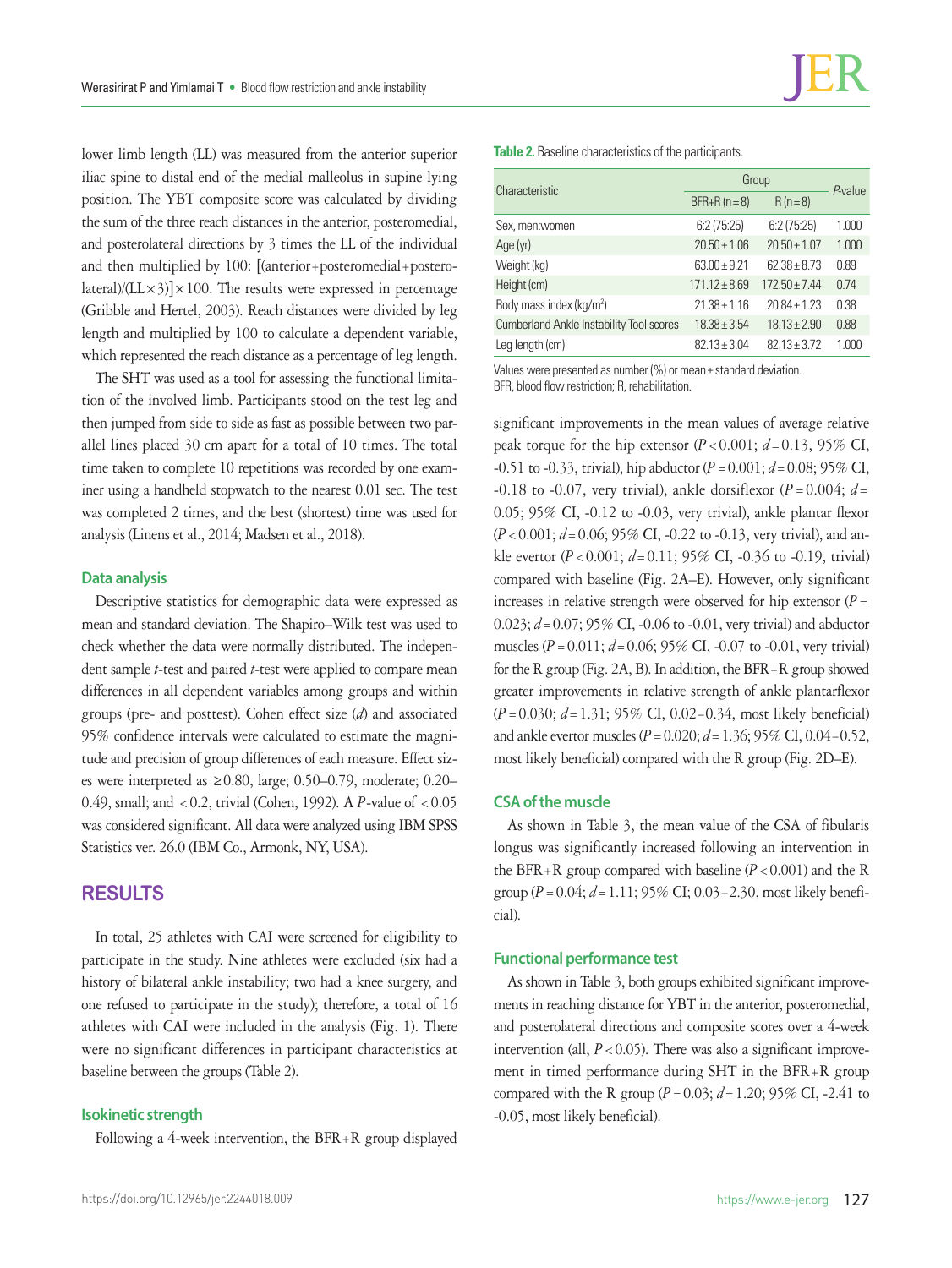

**Fig. 2.** Average relative peak torque at the angular velocity of 60°/sec of the hip extensor, abductor, ankle dorsiflexor/plantarflexor, and ankle evertor/invertor muscles. BFR, blood flow restriction; R, rehabilitation. \* P< 0.05, significantly different between pre- and postintervention. \* P< 0.05, significantly different from the R group.

| Table 3. Mean (standard deviation) values and mean difference (95% CI) of outcome measures during pre- and postintervention among groups |  |  |  |
|------------------------------------------------------------------------------------------------------------------------------------------|--|--|--|
|------------------------------------------------------------------------------------------------------------------------------------------|--|--|--|

| Variable                 | BFR+R group $(n=8)$ |                   | $R$ group $(n=8)$              |                     |                   | Difference among                 | d                                           |      |
|--------------------------|---------------------|-------------------|--------------------------------|---------------------|-------------------|----------------------------------|---------------------------------------------|------|
|                          | Pre                 | Post              | Difference (95% CI)            | Pre                 | Post              | Difference (95% CI)              | groups $(95% \text{ Cl})$                   |      |
| $CSA$ (cm <sup>2</sup> ) | $5.59 \pm 1.08$     | $6.77 \pm 1.00*$  | $-1.18(-1.57)$ to $-0.80$ )    | $5.58 \pm 1$<br>.12 | $5.60 \pm 1.11$   | $-0.02$ $(-0.06$ to $-0.00)$     | $1.17$ <sup>t</sup> (0.03 to 2.30)          | 1.11 |
| Reach distances for YBT  |                     |                   |                                |                     |                   |                                  |                                             |      |
| Anterior (%LL)           | $89.13 \pm 5.09$    | $93.27 \pm 4.91*$ | $-4.14$ ( $-5.54$ to $-2.73$ ) | $89.14 \pm 4.89$    | $91.11 \pm 4.63*$ | $-1.97$ ( $-3.03$ to $-0.89$ )   | 2.16 (-2.96 to 7.27)                        | 0.45 |
| Posteromedial (%LL)      | $91.72 \pm 4.86$    | $96.89 \pm 5.59*$ | $-5.17$ ( $-6.68$ to $-3.65$ ) | $95.23 + 6.16$      | $97.68 \pm 6.12*$ | $-2.45(-3.56 \text{ to } -1.34)$ | $-0.79$ ( $-7.08$ to 5.50)                  | 0.13 |
| Posterolateral (%LL)     | $92.13 \pm 5.40$    | $95.34 \pm 5.26*$ | $-3.21$ $(-4.00$ to $-2.42)$   | $94.49 + 6.10$      | $96.37 \pm 6.29*$ | $-1.88(-3.13$ to $-0.62)$        | $-1.03$ ( $-7.27$ to 5.21)                  | 0.18 |
| Composite scores (cm)    | $90.99 \pm 5.02$    | $95.16 \pm 5.03*$ | $-4.17$ $(-4.80$ to $-3.54)$   | $92.96 \pm 5.41$    | $95.05 \pm 5.17*$ | $-2.09$ $(-2.96$ to $-1.24)$     | $0.11$ ( $-5.36$ to $5.58$ )                | 0.02 |
| SHT (sec)                | $9.41 \pm 1.16$     | $7.81 \pm 1.39*$  | 1.60 (0.92-2.29)               | $9.48 \pm 0.52$     | $9.04 \pm 0.39$   | $0.44(0.15 - 0.74)$              | $-1.23$ <sup>†</sup> ( $-2.41$ to $-0.05$ ) | 1.20 |

Values were presented as number (%) or mean± standard deviation.

CI, confidence interval; BFR, blood flow restriction; R, rehabilitation; CSA, cross-sectional area; YBT, Y-balance test; LL, leg length; SHT, side hop test.

\**P*< 0.05, significantly different between pre- and postinterventions. † *P*< 0.05, significantly different from the R group.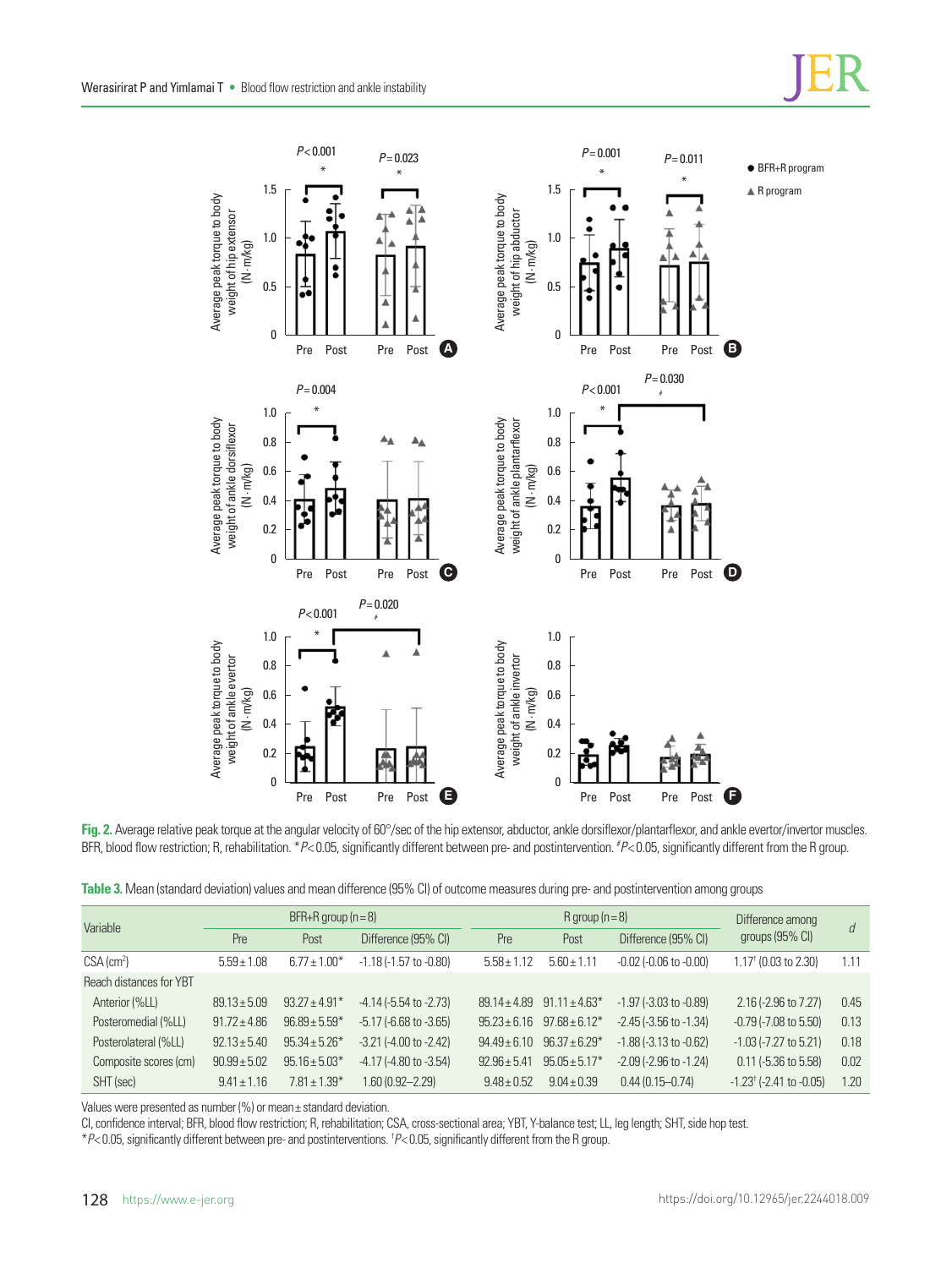# **DISCUSSION**

This study was the first to examine the effectiveness of BFR training combined with traditional rehabilitation program on muscle strength, dynamic balance, and functional performance in athletes with CAI. Herein, we reported the additional effect of BFR+R training on isokinetic strength gains for ankle plantarflexor and evertor, which were associated with great hypertrophy and improvements in functional performance in athletes suffering from CAI compared with the R program alone.

In the present study, a trend toward greater strength gain was observed in all muscles examined, in the BFR+R group compared with the R group. This finding supported our hypothesis, which was consistent with some previous reports. For example, recent systematic reviews and meta-analyses indicated that rehabilitation exercises with BFR are effective in increasing strength in patients with musculoskeletal disorders (i.e., anterior cruciate ligament reconstruction, knee osteoarthritis, and older adults with sarcopenia) compared with traditional rehabilitation alone (Pitsillides et al., 2021). At present, the precise mechanisms underlying BFR-induced strength gain in patients with CAI are unknown. However, most recent studies (Burkhardt et al., 2021; Killinger et al., 2020) have demonstrated considerable muscle activations during acute resistance exercise or dynamic balance exercise with BFR in individuals with CAI compared with controls.

Correspondingly, BFR can potentially lead to a reduction in oxygen delivery to muscle tissue and metabolic by-product clearance. This reduction in blood flow would create hypoxic intramuscular environment, thereby increasing muscle activation via group III and IV muscle afferents (Brandner et al., 2015; Yasuda et al, 2010). In addition, the cortical excitability at the primary control site of lower limb occlusion could spill over to the proximal control site, thereby enabling the recruitment of greater muscle mass. This increased amplitude of motor-evoked potential in the corticospinal region during BFR training may alter motor output to the distal blood flow occlusion area (Madarame et al., 2008; May et al., 2018). Moreover, BFR training can induce high levels of metabolic stress probably because of the accumulation of metabolic waste products (e.g., H<sup>+</sup>, Pi, and lactate), resulting in the stimulation of anabolic signaling and inflammatory response, thereby leading to enhanced muscle adaptations (Rossi et al., 2018; Takada et al., 2012).

To further determine whether this greater improvement in isokinetic strength after BFR training was primarily because of muscular hypertrophy, the CSA of muscles was measured. However, in the present study, only fibularis longus muscle was selected for CSA measurement because it played a crucial role in dynamic ankle joint stability. Failure to adequately activate this muscle group would impair patient's ability to control rearfoot supination, thereby allowing the ankle to "giving way" (Palmieri-Smith et al., 2009). In support of this notion, Lobo et al. (2016) reported that the fibularis longus CSA was significantly reduced in individuals suffering from LAS compared with those without LAS. As expected, we found that the BFR+R group elicited a greater hypertrophy of fibularis longus than the traditional rehabilitation alone. Consistent with this finding, Tennent et al. (2017), determined the effects of rehabilitation program with or without BFR in patients with knee arthroscopy and found that the BFR rehabilitation program was more effective in improving strength of the quadriceps muscle, thigh girth, and functional return to activities than a traditional rehabilitation program. Moreover, Ohta et al. (2003) have demonstrated greater quadriceps muscle strength and size in patients after anterior cruciate ligament reconstruction following a 14-week BFR rehabilitation exercise regimen compared with those after traditional rehabilitation. Taken together, these findings suggest that the BFR+R program improves isokinetic strength gains, at least in part, by enhancing muscle hypertrophy.

In addition, impaired dynamic balance has been consistently identified as a major risk factor of CAI (Witchalls et al., 2012). In the present study, the modified star excursion balance test (Y-balance test) was used because it has been proven to be reliable and valid in identifying dynamic balance deficits in those with CAI (Gribble et al., 2012). Unexpectedly, we found no between-group difference in YBT reaching distances in all directions examined following a 4-week intervention. This result differs from the finding of a previous study that showed that dynamic balance exercise with BFR-induced large-to-small increases muscle activation of the ankle muscles and increased postural stability and exertion in individuals with CAI compared with the control (Burkhardt et al., 2021). This discrepancy in results may be because of the differences in methodology (i.e., training protocols and outcome measures) and participant characteristics (athletes vs. sedentary) among studies. In the present study, a supervised rehabilitation exercise (comprising closed chain dynamic balance exercise, squat exercise, double/ single-leg heel raises, double/single-limb stance/throwing, and catching on Bosu) was selected because its higher clinical relevance and wide use by clinicians rather than a single, specific rehabilitation exercise as described previously. Clearly, additional studies are warranted to clarify this inconsistency.

Given that individuals with CAI typically report ankle giving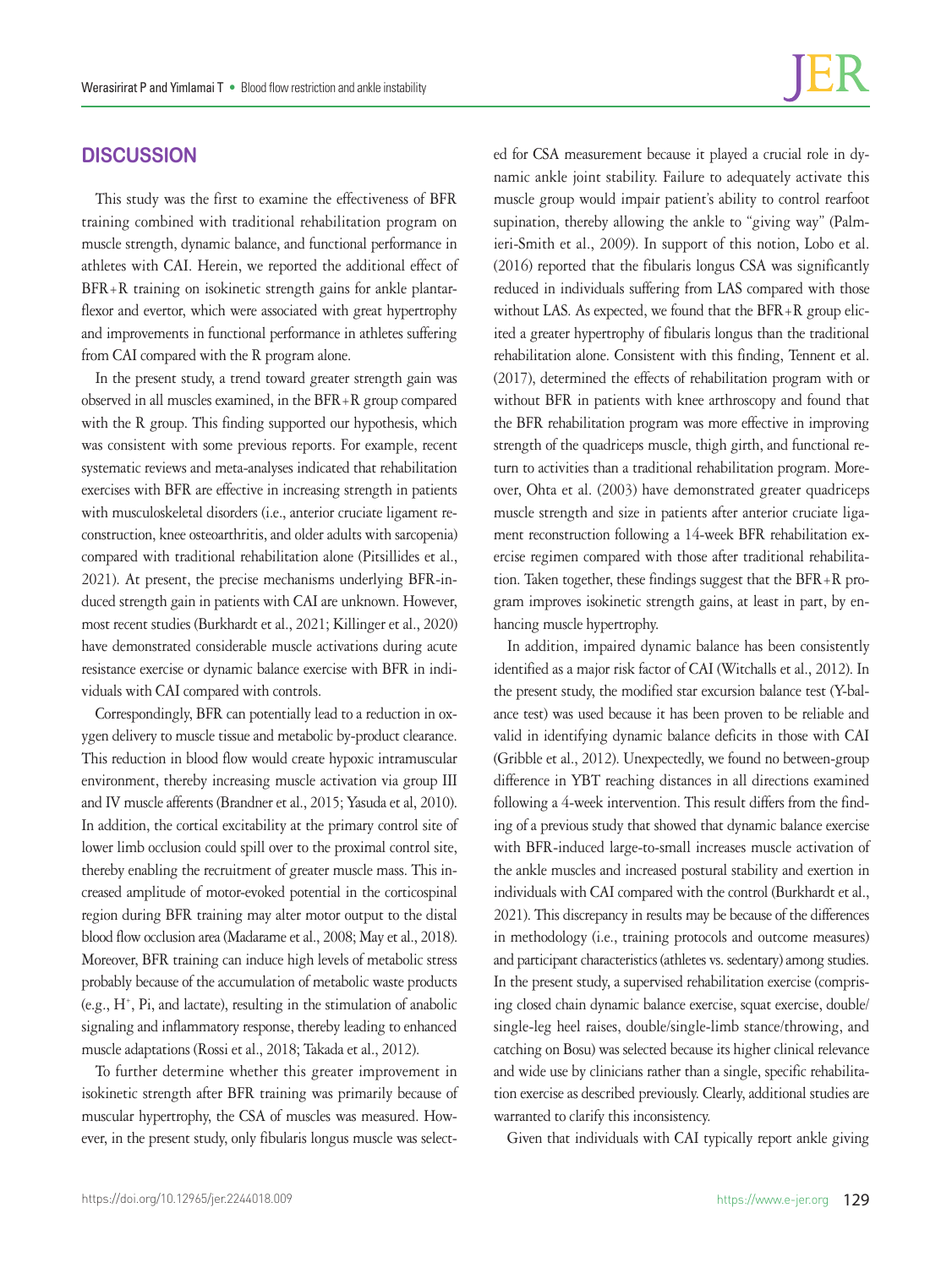way during functional tasks, the SHT was evaluated as a measure of functional deficit related to CAI (Rosen et al., 2019). Our finding that only the BFR+R led to a significant improvement in timed performance during the SHT supports our hypothesis. This finding is consistent with that of a previous study by Yoshida et al. (2018) who reported long performance time (worse) of the involved limb during the SHT and a delayed muscle activity of fibularis longus, tibialis anterior, and gastrocnemius muscles in patients with ankle sprain. The explanation for such improvement is unclear, but it may be related to greater strength gains in the BFR+R versus the R program. Correspondingly, Rosen et al. (2019) reported that the SHT required greater fibularis longus and tibialis anterior muscle activities as the weakness of these muscles have been associated with ankle sprains. Therefore, this BFR+R-induced SHT improvement may be attributed to gaining greater strength in ankle plantarflexor and evertor. Nevertheless, the contribution of other factors (e.g., alterations in neuromuscular control) could not be ruled out, which needs further investigation.

This study has several limitations. First, although the study determines the additional benefits of BFR+R training versus the R alone, the present study did not include an experimental group with BFR only and a control group and crossover design; thus, the synergistic effects were not investigated. Second, considering the relatively small number of participants and their varying sport disciplines used in this study, the result should be interpreted with cautions and not be extrapolated to other athletic populations. Third, the precise mechanisms underlying this BFR+R induced a superior beneficial effect, are not fully elucidated; thus, further studies are required to address this issue. Finally, whether this improvement in outcome measures directly translates into to a lower risk of recurrent injury in athletes with CAI remains unclear.

In conclusion, our results demonstrate that the addition of BFR to traditional rehabilitation program over a 4-week period is more effective in improving strength gain, hypertrophy, and functional performance in athletes with CAI than the traditional rehabilitation alone. This information may help physical therapists and clinicians develop and design a rehabilitation program for athletes with CAI.

# **CONFLICT OF INTEREST**

No potential conflict of interest relevant to this article was reported.

# **ACKNOWLEDGMENTS**

The authors would like to thank all athletes who participated in this study. We would also like to thank the Faculty of Sports Science, Chulalongkorn University, for their valuable support. PW was partially supported by a scholarship from the Faculty of Allied Health Sciences, Burapha University, and Graduate School of Chulalongkorn University research grant.

# **REFERENCES**

- Abe T, Kearns CF, Sato Y. Muscle size and strength are increased following walk training with restricted venous blood flow from the leg muscle, KAATSU-walk training. J Appl Physiol 2006;100:1460-1466.
- Boudreau S, Romaniello A, Wang K, Svensson P, Sessle BJ, Arendt-Nielsen L. The effects of intra-oral pain on motor cortex neuroplasticity associated with short-term novel tongue-protrusion training in humans. Pain 2007;132:169-178.
- Brandner CR, Warmington SA, Kidgell DJ. Corticomotor excitability is increased following an acute bout of blood flow restriction resistance exercise. Front Hum Neurosci 2015;9:652.
- Burkhardt M, Burkholder E, Goetschius J. Effects of blood flow restriction on muscle activation during dynamic balance exercises in individuals with chronic ankle instability. J Sport Rehabil 2021;30:870-875.
- Cohen J. A power primer. Psychol Bull 1992;112:155-159.
- Delahunt E. Neuromuscular contributions to functional instability of the ankle joint. J Bodyw Mov Ther 2007;11:203-213.
- Emery CA, Meeuwisse MH. The effectiveness of neuromuscular prevention strategy to reduce injuries in youth soccer cluster-randomized controlled trial. Br J Sports Med 2010;44:555-562.
- Fujita S, Abe T, Drummond MJ, Cadenas JG, Dreyer HC, Sato Y, Volpi E, Rasmussen BB. Blood flow restriction during low-intensity resistance exercise increases S6K1 phosphorylation and muscle protein synthesis. J Appl Physiol 2007;103:903-910.
- Gerber JP, Williams GN, Scoville CR, Arciero RA, Taylor DC. Persistent disability associated with ankle sprains: a prospective examination of an athletic population. Foot Ankle Int 1998;19:653-660.
- Gribble PA, Hertel J. Considerations for normalizing measures of the star excursion balance test. Phys Educ Exerc Sci 2003;7:89-100.
- Gribble PA, Hertel J, Plisky P. Using the star excursion balance test to assess dynamic postural-control deficits and outcomes in lower extremity injury: a literature and systematic review. J Athl Train 2012;47:339- 357.
- Gribble PA, Robinson RH. An examination of ankle, knee, and hip torque production in individuals with chronic ankle instability. J Strength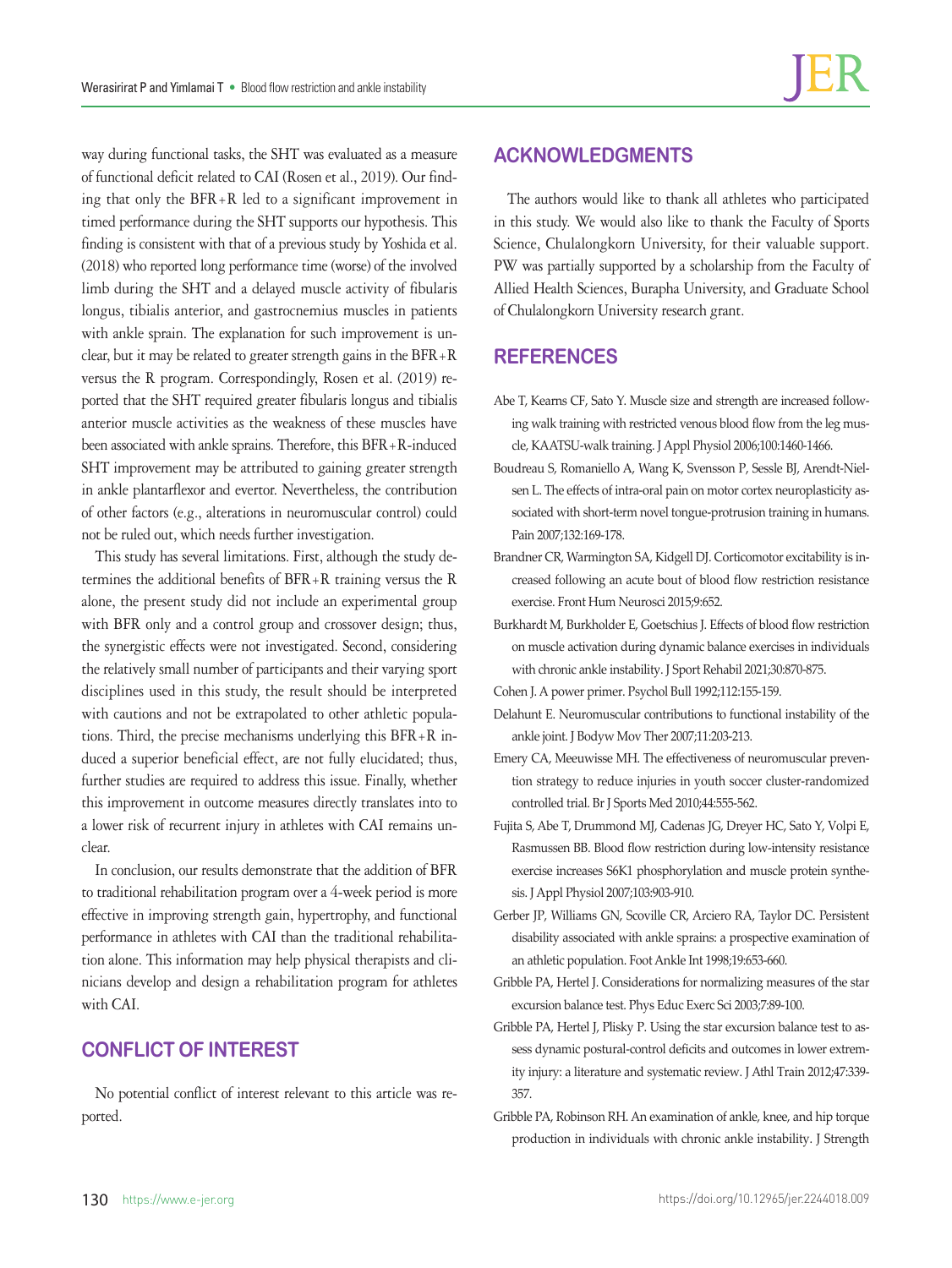Cond Res 2009;23:395-400.

- Hale SA, Hertel J, Olmsted-Kramer LC. The effect of a 4-week comprehensive rehabilitation program on postural control and lower extremity function in individuals with chronic ankle instability. J Orthop Sports Phys Ther 2007;37:303-311.
- Hall EA, Chomistek AK, Kingma JJ, Docherty CL. Balance and strength training protocols to improve chronic ankle instability deficits, Part I: assessing patient-reported outcome measures. J Athl Train 2018;53: 568-577.
- Hertel J. Functional anatomy, pathomechanics, and pathophysiology of lateral ankle instability. J Athl Train 2002;37:364-375.
- Hertel J, Corbett R. An updated model of chronic ankle instability. J Athl Train 2019;54:572-588.
- Hubbard-Turner T, Turner MJ. Physical activity levels in college students with chronic ankle instability. J Athl Train 2015;50:742-747.
- Jaber H, Lohman E, Alameri M, Bains G, Daher N. The effects of open versus closed kinetic chain exercises on ankle joint function in athletes with chronic ankle instability. J Athl Enhanc 2018;7:2.
- Killinger B, Lauver JD, Donovan L, Goetschius J. The effects of blood flow restriction on muscle activation and hypoxia in individuals with chronic ankle instability. J Sport Rehabil 2020;29:633-639.
- Lauver JD, Cayot TE, Rotarius T, Scheuermann BW. The effect of eccentric exercise with blood flow restriction on neuromuscular activation, microvascular oxygenation, and the repeated bout effect. Eur J Appl Physiol 2017;117:1005-1015.
- Linens SW, Ross SE, Arnold BL, Gayle R, Pidcoe P. Postural-stability tests that identify individuals with chronic ankle instability. J Athl Train 2014;49:15-23.
- Lixandrao ME, Ugrinowitsch C, Laurentino G, Libardi CA, Aihara AY, Cardoso FN, Tricoli, V, Roschel H. Effects of exercise intensity and occlusion pressure after 12 weeks of resistance training with blood flow restriction. Eur J Appl Physiol 2015;115:2471-2480.
- Lobo CC, Morales CR, Sanz DR, Corbalan IS, Marin AG, Lopez DL. Ultrasonography comparison of peroneus muscle cross-sectional qrea in subjects with or without lateral ankle sprains. J Manipulative Physiol Ther 2016;39:635-644.
- Loenneke JP, Fahs CA, Rossow LM, Sherk VD, Thiebaud RS, Abe T, Bemben DA, Bemben MG. Effects of cuff width on arterial occlusion: Implications for blood flow restricted exercise. Eur J Appl Physiol 2012; 112:2903-2912.
- Madarame H, Neya M, Ochi E, Nakazato K, Sato Y, Ishii N. Cross-transfer effects of resistance training with blood flow. Med Sci Sports Exerc 2008;40:258-263.
- Madsen LP, Hall EA, Docherty CL. Assessing outcomes in people with chronic ankle instability: the ability of functional performance tests to

measure deficits in physical function and perceived instability. J Orthop Sports Phys Ther 2018;48:372-380.

- May AK, Russell AP, Warmington SA. Lower body blood flow restriction training may induce remote muscle strength adaptations in an active unrestricted arm. Eur J Appl Physiol 2018;118:617-627.
- McKeon PO, Wikstrom EA. The effect of sensory-targeted ankle rehabilitation strategies on single-leg center of pressure elements in those with chronic ankle instability: a randomized clinical trial. J Sci Med Sport 2018;22:288-293.
- Negahban H, Moradi-Bousari A, Naghibi S, Sarrafzadeh J, Shaterzadeh-Yazdi MJ, Goharpey S, Etemadi M, Mazaheri M, Feizi A. The eccentric torque production capacity of the ankle, knee, and hip muscle groups in patients with unilateral chronic ankle instability. Asian J Sports Med 2013;4:144-152.
- Ohta H, Kurosawa H, Ikeda H, Iwase Y, Satou N, Nakamura S. Low-load resistance muscular training with moderate restriction of blood flow after anterior cruciate ligament reconstruction. Acta Orthop Scand 2003;74:62-68.
- Omokawa M, Kinugawa S, Tsutsui H. Intramuscular metabolism during low-intensity resistance exercise with blood flow restriction. J Appl Physiol 2009;106:1119-1124.
- Palmieri-Smith RM, Hopkins JT, Brown TN. Peroneal activation deficits in persons with functional ankle instability. Am J Sports Med 2009;37: 982-988.
- Patterson SD, Ferguson RA. Enhancing strength and postocclusive calf blood flow in older people with training with blood-flow restriction. J Aging Phys Act 2011;19:201-213.
- Pitsillides A, Stasinopoulos D, Mamais I. Blood flow restriction training in patients with knee osteoarthritis: systematic review of randomized controlled trials. J Bodyw Mov Ther 2021;27:477-486.
- Plisky PJ, Gorman PP, Butler RJ, Kiesel KB. Underwood FB, Elkins B. The reliability of an instrumented device for measuring components of the star excursion balance test. N Am J Sports Phys Ther 2009;4:92-99.
- Rosen AB, Needle AR, Ko J. Ability of functional performance tests to identify individuals with chronic ankle instability: a systematic review with meta-analysis. Clin J Sport Med 2019;29:509-522.
- Rossi FE, Freitas MC, Zanchi NE, Lira FS, Cholewa JM. The role of inflammation and immune cells in blood flow restriction training adaptation: a review. Front Physiol 2018;9:1376.
- Scott BR, Loenneke JP, Slattery KM, Dascombe BJ. Blood flow restricted exercise for athletes: A review of available evidence. J Sci Med Sport 2016;19:360-367.
- Suga T, Okita K, Morita N, Yokota T, Hirabayashi K, Horiuchi M, Takada S, Takahashi T, Takada S, Okita K, Suga T, Omokawa M, Morita N, Horiuchi M, Kinugawa S, Tsutsui H. Blood flow restriction exercise in